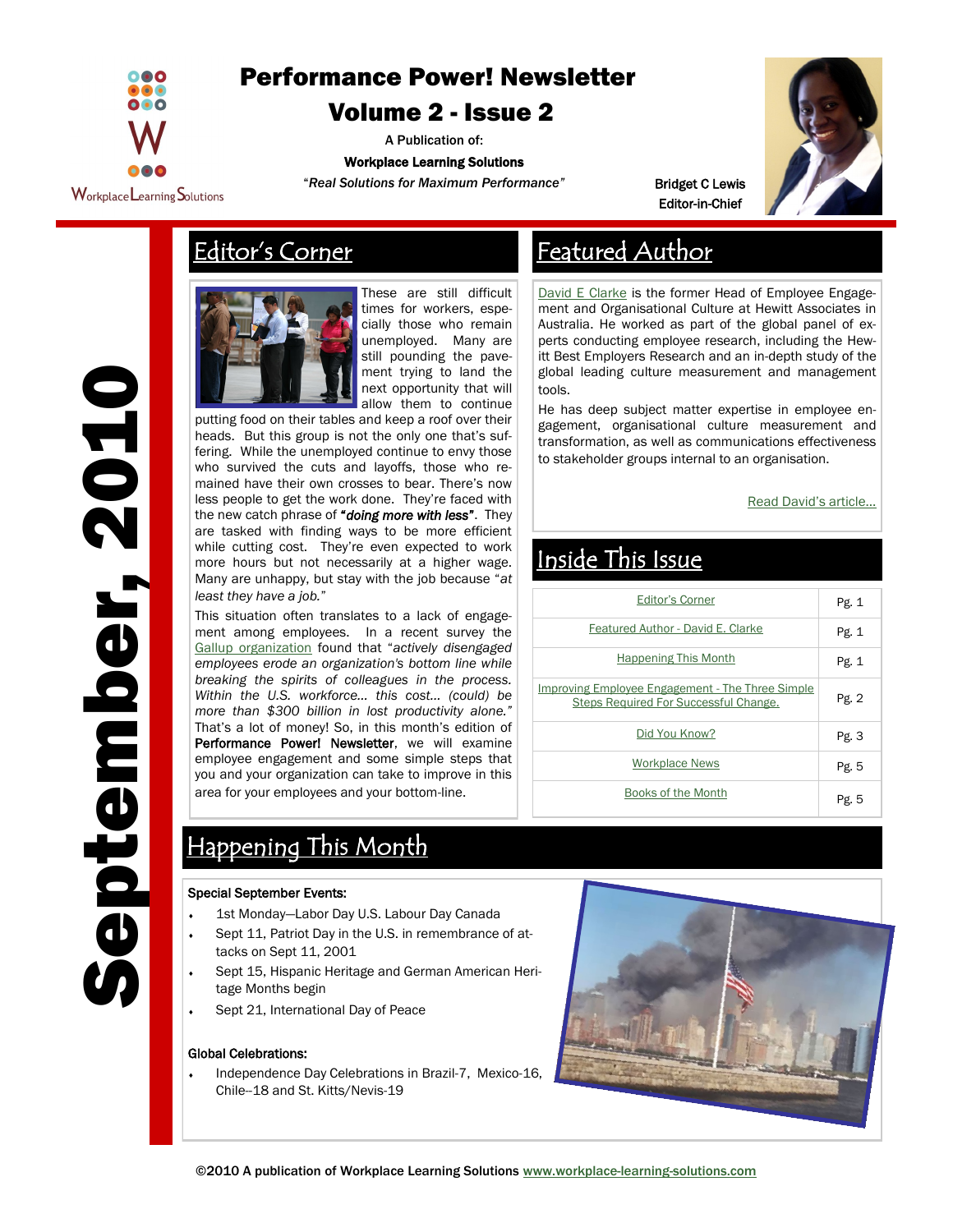## <span id="page-1-0"></span>Improving Employee Engagement - The Three Simple Steps Required For Successful Change

There are lots of reasons why organisations fail to create the change they plan for in the business. This applies both broadly speaking and to employee engagement and motivation programs specifically. It's easy to pick fault - many businesses make the same mistakes and they're easy to see.



Amongst the many reasons for failure to fully execute planned change initiatives, you'll observe the following:

- *Poor communication*
- *Indecisive and ineffective leadership*
- *A lack of emotional commitment / connection to the cause by employees*
- *Unclear objectives or ambiguous plans*
- *Poor program management - where tasks aren't broken down into manageable chunks*

It's not surprising then that figures released by Hewitt Associates in 2008 showed that only around half of all businesses experienced increases in employee engagement year on year. These companies know what they need to do... they just aren't doing it very well. Similarly, wide ranging research can be found all over the internet (e.g. projectsmart.co.uk) claiming that anywhere between half and two thirds of all change management projects end less than well.

Fundamentally, the reason change fails runs as follows:

- *We have a great idea and everyone gets excited*
- *We enthusiastically build a plan... but don't tell many people about it*
- *We return to our desks, start reading emails, begin drowning in work as reality sinks in, and then completely fail to see through the execution of the idea*

Sound like anywhere you've worked or people you've worked with?

The reality is that businesses simply don't manage internal change with the same rigour, drive and ruthlessness as they do in getting the burger from the cow to the bun or the car from the plan to the shop floor. If the basic premises of Lean Manufacturing were applied to change management in organisations the world would be a very different place. But it's not. These companies deliver to their clients very efficiently, but it's too much of a stretch to apply these processes to themselves and their employees.

The process for successful change really isn't that difficult however. With external clients who are 'paying' for continuous improvement a business can't really expect them to get involved in the process. These clients have no emotional connection to better products and improved processes - if they don't get them they'll

simply go elsewhere. With internal clients, i.e. employees, the relationship is different. These people WANT to work for better businesses and they're willing to

invest their time and efforts in achieving this. Organisations simply have to tap into this willingness.

The first step in creating successful change is therefore to create a 'Burning Platform' that provides the inspiration and motivation for all employees to ensure the change is successful. Give people a purpose and a reason to do something and they'll often work out how to do it, and then make it happen, without any further direction or assistance.

People do better with purpose motives than they do with profit motives. Provide a bonus or reward to an employee to do something that they're not emotionally connected to and they might do it - but they won't do it with all their heart and soul. Give someone a burning desire to make something happen and then all you need to do is get out of their way - money won't be required.

Creating a Burning Platform requires strong communication about the current state of the business and why this is not good for them as employees (you can throw in that it's not good for the business and shareholders too, but this is

3 steps to successful employee engagement

Step 1: Create a burning platform that provides inspiration and motivation for employees.

Step 2: Align activities towards a common goal

Step 3: Make everyone accountable for their contributions to the success of the team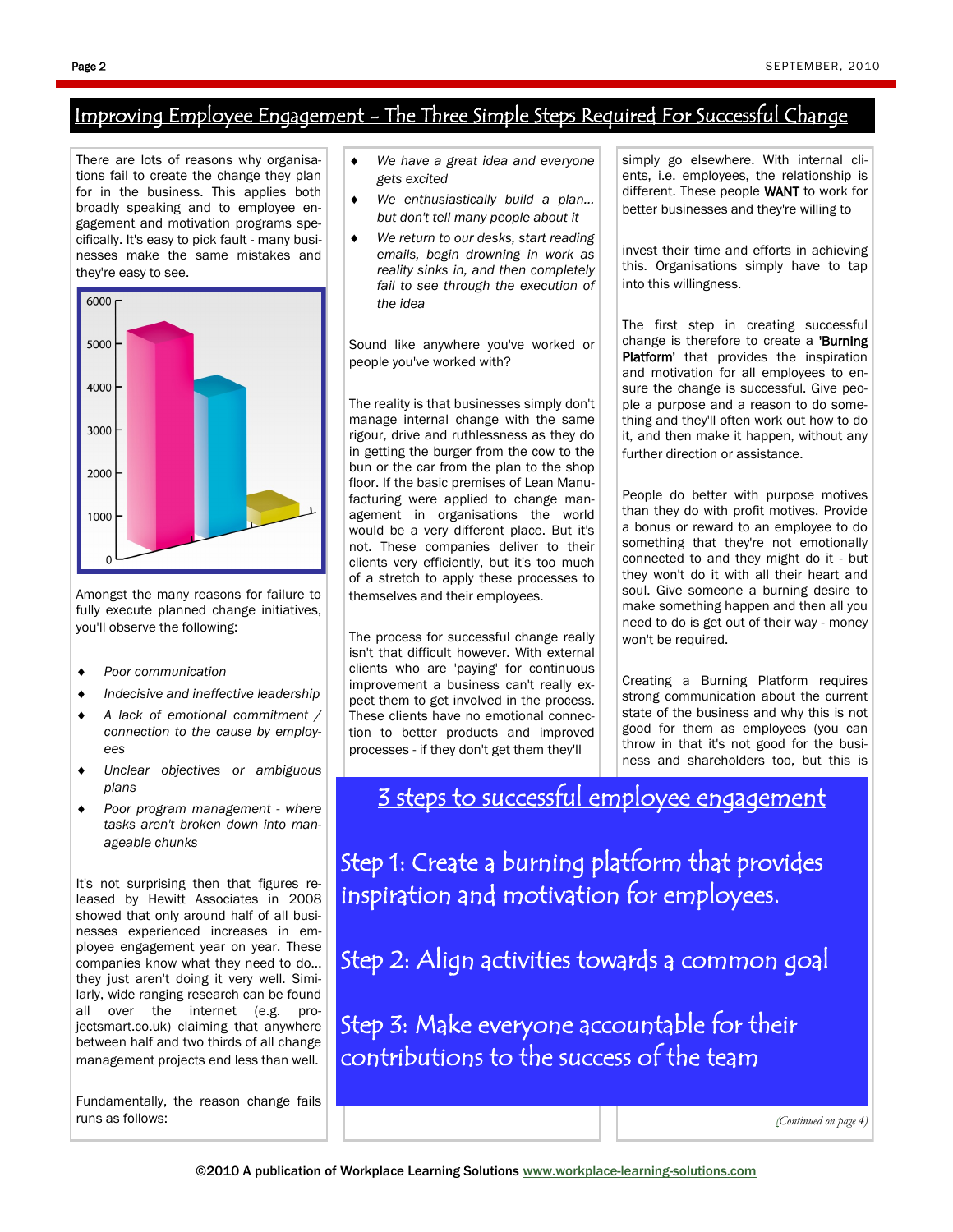# <span id="page-2-0"></span>Did You Know?

# Which of these fun September Holidays do you already celebrate?

National No Rhyme (Nor Reason Day) - Sept 1



National Lazy Mom's Day - Sept 3

National Waffle Week-Sept 5-11

## International Chocolate Day - Sept 13



National Women Road Warrior Day - Sept 20



National Good Neighbor Day - Sept 26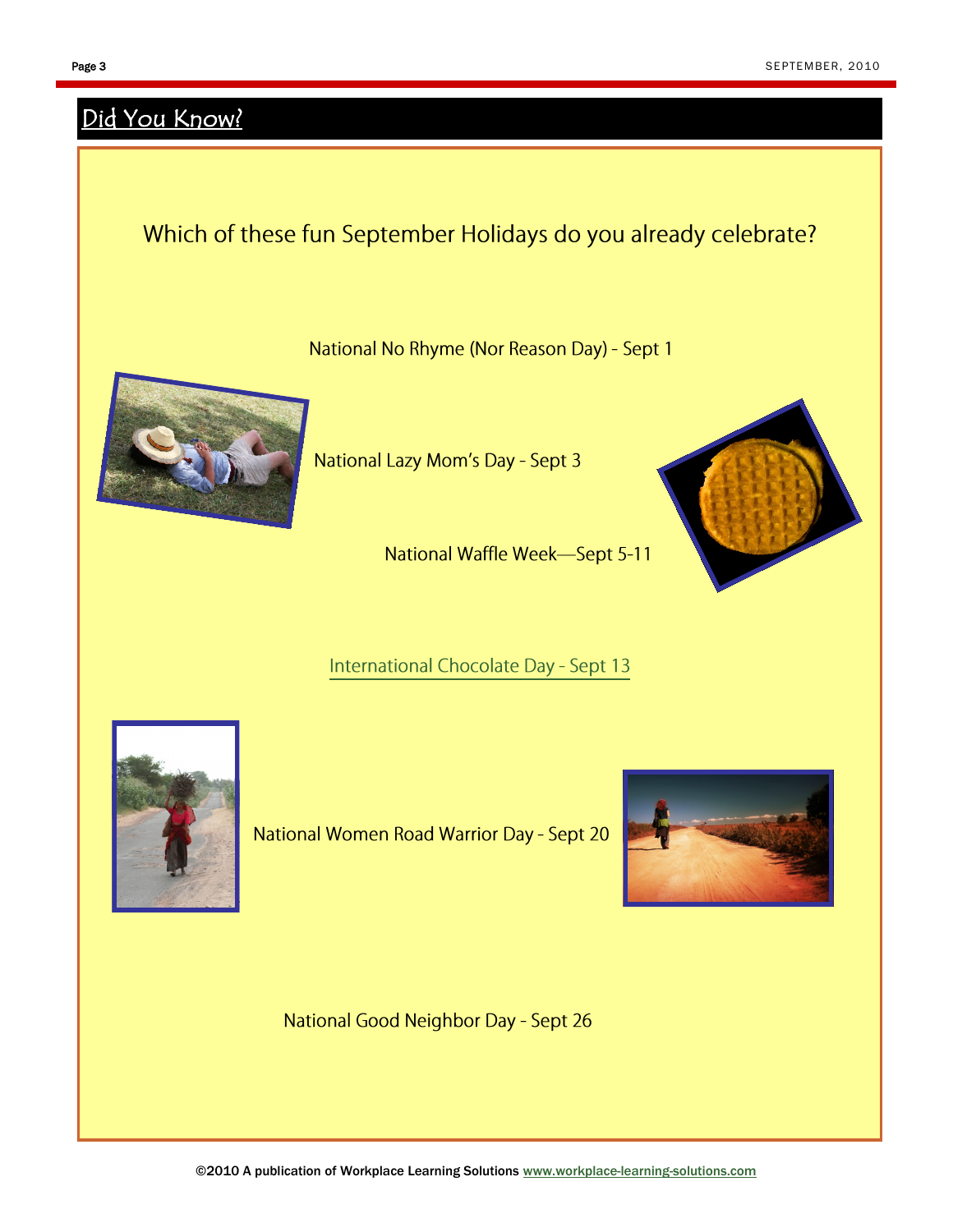#### <span id="page-3-0"></span>*(Continued from page 2)*

less likely to get them jumping out of bed). Once they understand and feel the need to change the current situation, you then simply need to provide a clear vision about what needs to change, as well as why this will make their business a better place to work.

This Burning Platform needs to be something that emotionally energises all employees equally. It has to inspire and ignite passion in everyone - not just the leaders that create it. Change plans that work for some and mean nothing to others are simply destined to fail.

So identify the thing that needs to change and why it needs to change. Provide an inspiring and energising vision of what the new reality will look like and the benefits it will convey to all employees. Then communicate, communicate, and communicate. It's amazing what people can achieve when they set their hearts and minds to it - even when the conditions for change and tools available to create the change are less than perfect.

Once you've 'revved up' your employees you then only need to ensure their activity is aligned. This is step two in creating successful change and is called 'rallying the troops.' Critical to this step is the governing role of the leadership of the business (or a specially designed and empowered project team) in ensuring that all employees collaborate and cooperate effectively towards a common goal. If the Burning Platform was intelligently designed and effectively communicated in the first place this should be easy. It doesn't involve micromanagement or directive leadership. It simply involves

resolving differences in interpretation of how to achieve the desired state or what the desired state looks like.

For this step to be successful communication is yet again enormously important. This doesn't mean a constant monologue from the leaders to the employees. It means constant multi-directional streams of information between everyone involved in the change. Remember: everyone's opinion counts. As soon as you take an opinion away from someone

regarding something that is going to have an impact on them, they will emotionally disconnect from the process and only tacitly involve themselves.

Ways to ensure this constant multidirectional flow of information can be planned for well in advance of the change management project itself. With employee engagement and motivation surveying this usually means working out who will be involved, when and in what way, prior to the surveying itself. Once you know that, tell them and get them involved. It benefits no-one springing it on them at the eleventh hour, whereas anticipation in involvement in exciting change can work wonders for employee engagement just through active participation.

The final of the three steps in creating successful change is ensuring accountability and responsibility. Highly driven employees that are working cohesively as a single unit towards a common goal can be enormously effective. However, it never hurts to make sure everyone is clear on each person's role, responsibilities and what they will be held accountable for.

This transparency around 'who's doing what' serves two purposes. Firstly, it makes sure each person 'stays on point' and has clear objectives to work towards. This will motivate and engage them - if aligned to the Burning Platform. It will also provide them with a clear reference point for self regulation. Secondly, it allows peer management. If everyone in the team is clear on the responsibilities of every other team member (however small these responsibilities are when all the activity is divided up), they will be able to cajole, nudge and openly push people to ensure they do their part in delivering the desired state.

Building a process for assigning accountability and responsibility can and should be quite straightforward. In much the same way as a business strategy is 'rolled down' through the organisation one level at a time, so the requirements for creating successful change can be broken down by one group and level at a time. Once again, key parts of this process are effective communication and

proper planning. Tell people what will be happening, when it will happen, and what you need them to do as early as possible. Then, right throughout the process, keep communicating with them.

Following these three simple steps will work wonders for your business. Applying the same rigour and practices to your employees as you do to your clients will produce astounding business performance just try it and see.

Ultimately, if you give your employees a purpose motive in place of a profit motive they'll do what you need them to do. Not because it's what you want to happen - but because it's what they want to happen. Furthermore, they won't do it and then forget about it: they'll create the change, embed the change, and then continue to enforce the change long after the next change initiative begins.

The choice is there for every business to make. Be a part of the half of the business community that stumbles through change implementation and employee engagement initiatives wasting money on poorly executed plans. Or, make a difference to your business, take control, and make your company a better place to work. A place where all employees communicate richly, where change is part of a vision of an improved workforce for all employees, and where people know exactly what is expected of them in order to make this vision a reality.